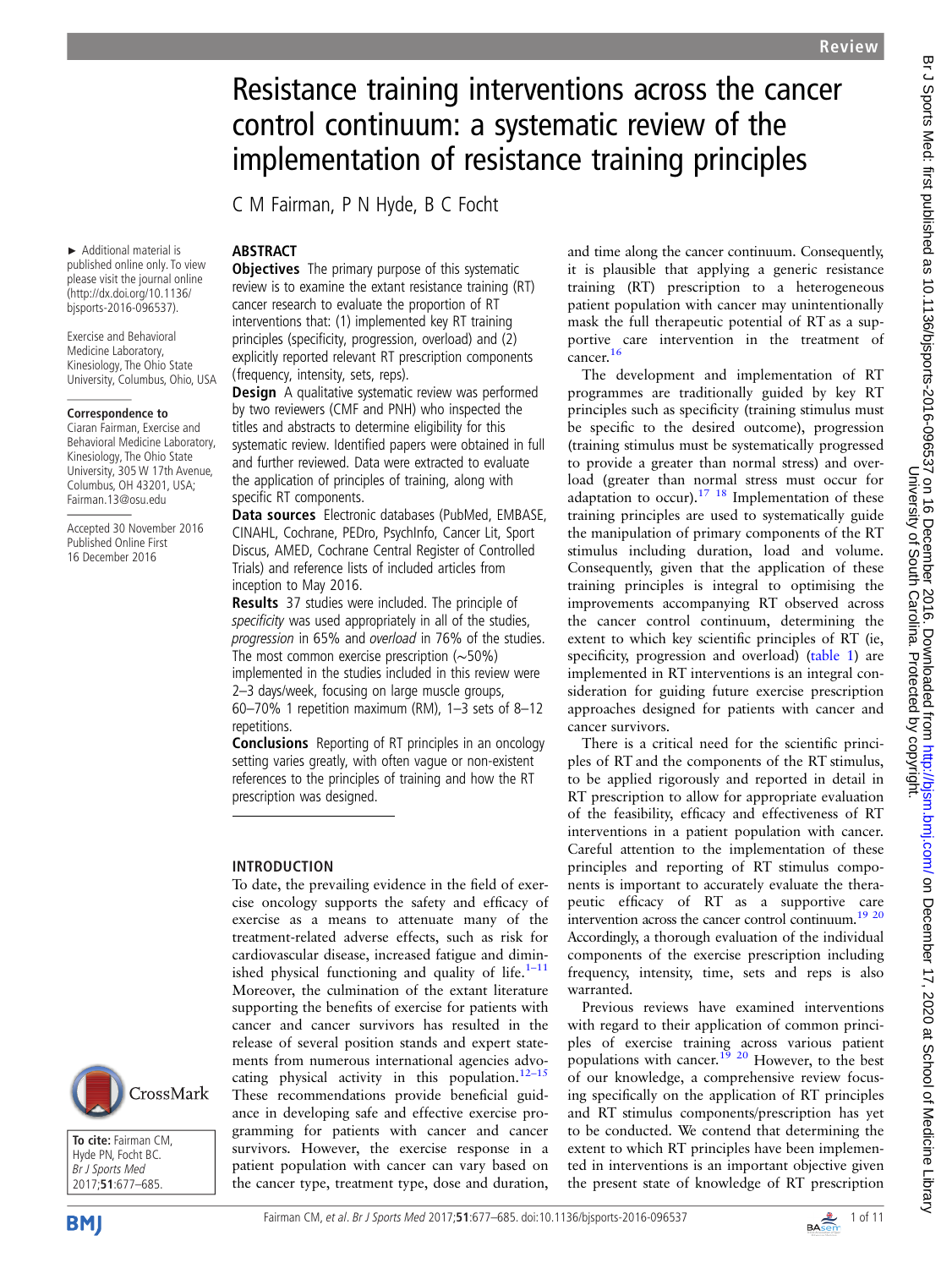<span id="page-1-0"></span>

| <b>Principle and definition</b>                                                                                                                            | Criteria for this review                                                                                                                                |
|------------------------------------------------------------------------------------------------------------------------------------------------------------|---------------------------------------------------------------------------------------------------------------------------------------------------------|
| Specificity: Training should be specific<br>to muscles trained, and be relevant to<br>desired outcomes                                                     | The intervention is designed to induce<br>improvements in a primary outcome                                                                             |
| Progression: The amount of load or<br>resistance must be increased,<br>providing a greater stress than the<br>body is used to for continuous<br>adaptation | The intervention gradually increased in<br>frequency, sets, reps and/or load over<br>the course of the intervention                                     |
| Overload: Greater than normal stress<br>must occur for fitness to improve                                                                                  | Interventions included baseline testing<br>to determine exercise intensity (ie,<br>1 RM), or rationale that intervention<br>was of sufficient intensity |
| Component of RT prescription                                                                                                                               | Description                                                                                                                                             |
| Frequency                                                                                                                                                  | How many days per week                                                                                                                                  |
| Intensity                                                                                                                                                  | Either per cent 1 RM, RPE or RM                                                                                                                         |
| Time                                                                                                                                                       | Duration of session                                                                                                                                     |
| Sets                                                                                                                                                       | How many sets of each exercise were<br>performed                                                                                                        |
| Repetition range                                                                                                                                           | What was the repetition range for each<br>set                                                                                                           |
| <b>Exercise selection</b>                                                                                                                                  | An outline of the exercises used for the<br>intervention                                                                                                |

in cancer care. Evaluating the extent to which key RT principles have been implemented is an important, yet presently understudied, aspect that may influence the utility of implementing RT in supportive care of cancer.

#### OBJECTIVE

The primary purpose of this systematic review is to examine the extant RT–cancer research to evaluate the proportion of RT interventions that: (1) implemented key RT training principles (specificity, progression, overload) and (2) explicitly reported relevant RT prescription components (frequency, intensity, sets, reps, etc).

#### METHODS

#### Design

This was a qualitative systematic review. Before conducting searches of any kind, a priori eligibility criteria were established and applied to the search yield.

#### Eligibility criteria for selecting studies

We assessed randomised controlled trials (RCTs) for eligibility for inclusion. To be included, RCTs must have examined a RT intervention in isolation, and included adult patients with cancer or cancer survivors who were actively undergoing cancer treatment or had cancer treatment with curative intent, and have been published in English in a peer-reviewed journal.

#### Data sources

Scientific databases (PubMed, EMBASE, CINAHL, Cochrane, PEDro, PsychInfo, Cancer Lit, Sport Discus, AMED, Cochrane Central Register of Controlled Trials) were searched in February 2016. A subsequent search was performed in May 2016 to ensure inclusion of any additional articles that were published in the interim. Search terms related to cancer (cancer, oncology, tumour, malignancy, chemotherapy) and RT (weight training, RT, strength training) were entered in different combinations as

Medical Subject Heading terms and keywords where appropriate. All terms were applied to every database and the search strategy as applied to PubMed can be found in online [supplementary appendix 1.](http://dx.doi.org/10.1136/bjsports-2016-096537) Manual searches were also conducted using the reference lists of other narrative and meta-analytic review of the exercise oncology literature. CMF performed the initial search using the search terms in all possible combinations which was then confirmed by PNH.

#### Article selection

Two authors (CMF and PNH) independently screened the title and abstract of every citation found in the literature search. Two lists were compared to achieve consensus for eligibility. Identified papers of relevance were then obtained in full and the eligibility criteria were applied independently by both authors. Any discrepancies were resolved by discussion and consensus with an independent reviewer (BCF). Consistent with PRISMA guidelines, the flow diagram in fi[gure 1](#page-2-0) outlines the results of the computerised searches.

#### Data extraction

Data extraction guidelines were developed to systematically extract data from each study under the following headings: the population studied, cancer treatment (if applicable), total sample size, outcomes of interest, exercise programme details such as frequency, intensity, set, reps, etc, and incorporation of training principles such as overload and progression.

Relevant details of each study included in the study were extracted and rated independently by both authors according to each principle of training. Any discrepancies were settled via discussion among all authors (CMF, PNH and BCF). Incorporation of principles was determined by a study having detail on their intervention that fell within the operational definition of each principle outlined in table 1. Incorporation and/or reporting of the principle was assigned a 'Y', whereas 'UC' was assigned if it was unclear whether or not the principle was used, or if it was used but inconsistently applied (eg, an intervention progressed the load to a point, then discontinued progression). 'NR' was assigned if a principle was not reported in the intervention. Details if/how and the level to which principles of progression and overload were reported in each study were characterised by one of the following statements: (1) no mention of if/how principle was incorporated, (2) mentioned the principle, but no description of how it was incorporated, (3) brief, but vague description of incorporation of principle and (4) clear description of incorporation of principle. The reporting score for each principle is outlined in table 2. Additionally, the specific details of each RT intervention have been outlined in [supplementary](http://dx.doi.org/10.1136/bjsports-2016-096537) [appendix 2.](http://dx.doi.org/10.1136/bjsports-2016-096537) Characteristics of each intervention according to the FITT principle, frequency (how often), intensity (prescribed intensity of the activity), time (duration of each bout) and type (excluded as all studies included were RT interventions), along with details on prescribed sets, repetition ranges and exercises were extracted. An overview of the exercise training principles and the description of RT components are provided in table 1.

#### Risk of bias

The Physiotherapy Evidence Database (PEDro) scale was used to assess the risk of bias in included studies The PEDro scale rates internal study validity and the presence of statistical replicable information on a scale from 0 (high risk of bias) to 10 (low risk of bias) with ≥6 representing a cut-off score for studies with low risk of bias. $21$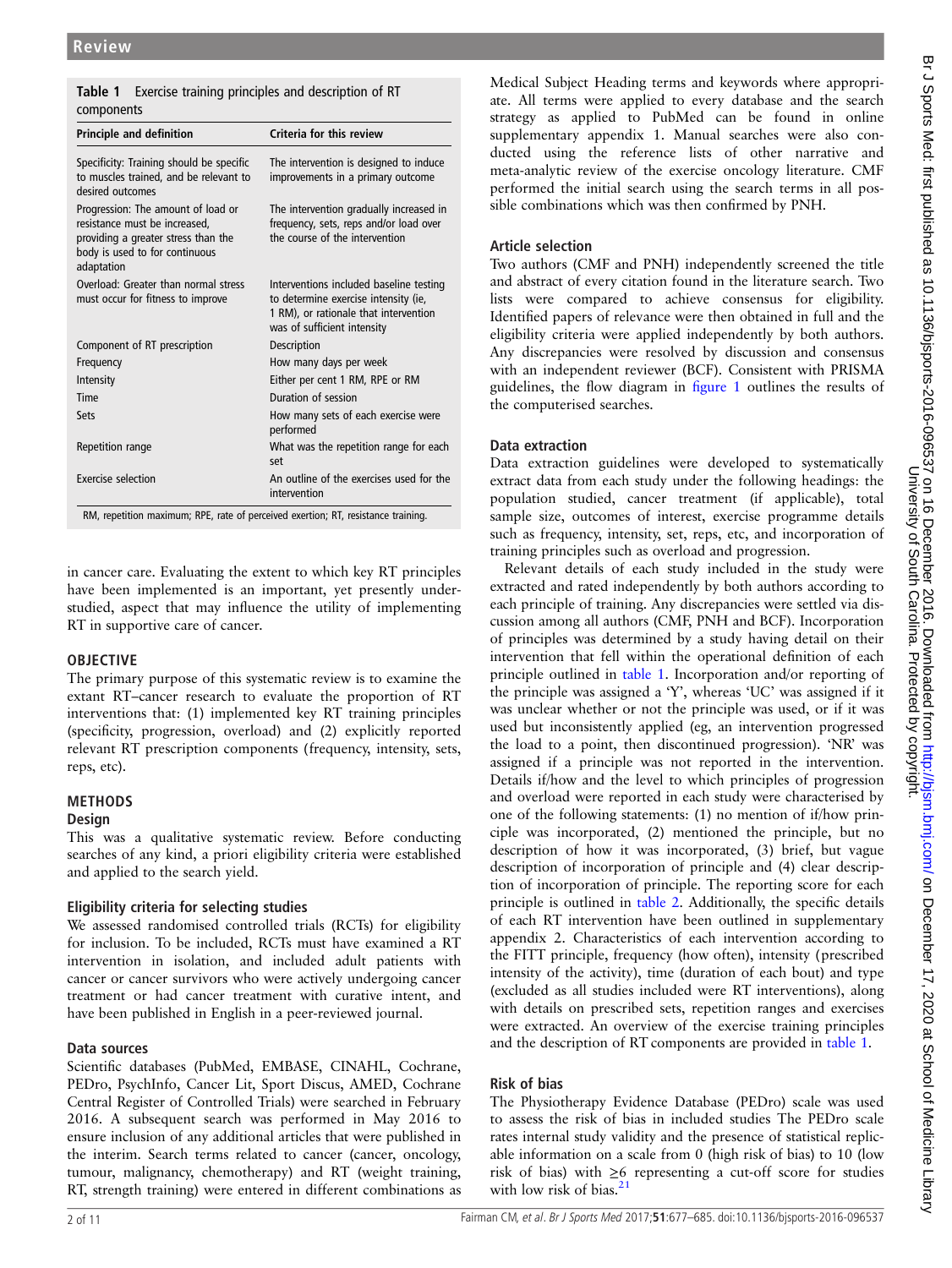<span id="page-2-0"></span>

Figure 1 PRISMA flow diagram.

#### Analyses

A summary of findings for each study was compiled to depict sample characteristics, number of participants, study duration and outcomes of interest ([table 2\)](#page-3-0). A summary of the application of key training principles, the RT stimulus components of sets, reps and intensity used, as well as an outline of the exercises in the RT intervention session, is compiled into [table 2.](#page-3-0) The proportion of interventions that applied each RT principle and explicitly reported the RT stimulus components was transformed into percentages via proportion of studies using a principle relative to the total number of studies included in this review.

#### **RESULTS**

#### Study characteristics

An outline of the study design, participant and intervention characteristics are provided in [table 3](#page-5-0). A total of 709 records were identified by the literature search, 69 of which were selected for full-text review ( $\kappa$ =0.68). PEDro scores from the included studies ranged from 5 to 9. Items that were fulfilled by the majority of studies were 'eligibility criteria' (n=41), 'random allocation' (n=41), 'no baseline difference' (n=38), 'between-groups statistical outcome' (n=37), and 'point measures of variability' (n=41). Roughly half of the studies concealed allocation  $(n=23)$ , or used the intention to treat principle in their analysis  $(n=25)$ . A majority of the studies failed with blinding of subjects (n=0) and assessors (n=15). Individual PEDro scores for each study are presented in [table 3.](#page-5-0) A total of 37 studies involving 3251 participants met the inclusion criteria of the review ( $\kappa$ =0.87). A total of 18 studies were conducted during adjuvant treatment (chemotherapy and/or radiation), whereas 19 studies were conducted after the completion of treatment. The length of the interventions ranged from 9 weeks to 52 weeks. Few studies in the review targeted one outcome measure as their primary outcome, with many aiming to improve a variety of physiological and psychosocial outcomes. Thus, all of the studies' outcomes are included in outcomes of interest in [table 3.](#page-5-0) Figure 1 outlines the results of the searches and full-text reviews. Following full-text review, 32 studies were excluded for the following reasons: duplicate  $(n=9)$ ,  $2^{2-30}$  not RCT  $(n=6)$ ,<sup>[31](#page-9-0)–36</sup> not exclusively RT  $(n=10)$ ,<sup>637–45</sup> other  $(n=7)$ .<sup>46–52</sup>

## Application of RT principles

An overview of the application of RT principles is provided in table 4. The principle of specificity was used appropriately by all of the studies (100%) by matching the intervention to the study objective (body composition, strength, physical function, lymphoedema symptoms, etc). The principle of progression was applied appropriately in 24 of the 37 (65%) studies. The principle was unclear or incorrectly applied in the remaining 13 (35%) studies. The principle of overload was applied appropriately by 28 (76%) of the 37 studies. The application of this principle was unclear or non-existent in the remaining nine (24%) studies.

## Reporting of RT components

All studies (100%) included in this review reported the frequency of sessions. Frequency ranged from 1 to 4 sessions per week. All but one (98%) of the studies reported the intensity of the exercise prescription. The intensity was prescribed either using a percentage of 1 repetition maximum (RM), or a target RM for a given session (eg, 8–10 RM). The duration of the entire RT intervention was reported in all studies (100%). Additionally, the duration of each RT session was reported by 13 (40%) studies. All studies (100%) reported the number of sets performed during the intervention. Sets performed during a given session ranged from 1 to 4. All studies reported the repetitions range prescribed during the intervention. The reps prescribed ranged from 6 to 20. The most commonly reported prescription (∼50%) included in the review was 2–3 days/week, 1–3 sets, 8–12 reps at 60–80% of 1 RM, focusing on machinebased exercises for muscles of the chest, back, shoulders, arms, buttock, hips, thighs and calves.

#### **DISCUSSION**

The primary purposes of this systematic review were to examine the extant RT–cancer literature to evaluate the proportion of RT interventions that: (1) implemented key RT principles (specificity, progression, overload) and (2) explicitly reported relevant RT prescription components (frequency, intensity, sets, reps, etc). A total of 37 studies examining RT in patient populations with cancer were included in this review. The principles of specificity, progression and overload were incorporated in 100%, 65% and 76% of the studies, respectively. Thus, there is meaningful variability in the implementation of the key RT principles of progression and overload across RT trials among patients with cancer and cancer survivors. Additionally, the majority of studies explicitly reported the relevant RT prescription components. The most common exercise prescription (∼50%) implemented in the studies included in this review were 2–3 days/ week, focusing on large muscle groups, 60–70% 1 RM, 1–3 sets of 8–12 repetitions. Taken collectively, the findings of the present review have important implications for RT prescription approaches as well as the design and delivery of future RT interventions targeting patient populations with cancer.

#### Incorporation of RT principles

The principle of *specificity* was incorporated by all of the studies included in the review. All of the trials appropriately matched the RT intervention to a desired outcome of muscular strength, physical function or lymphoedema status. This is consistent with prior reviews of the exercise oncology literature reporting that the principle of specificity was reported in all RT studies.<sup>19</sup><sup>20</sup> The incorporation of this principle ensures the most appropriate mode of exercise is selected to optimise the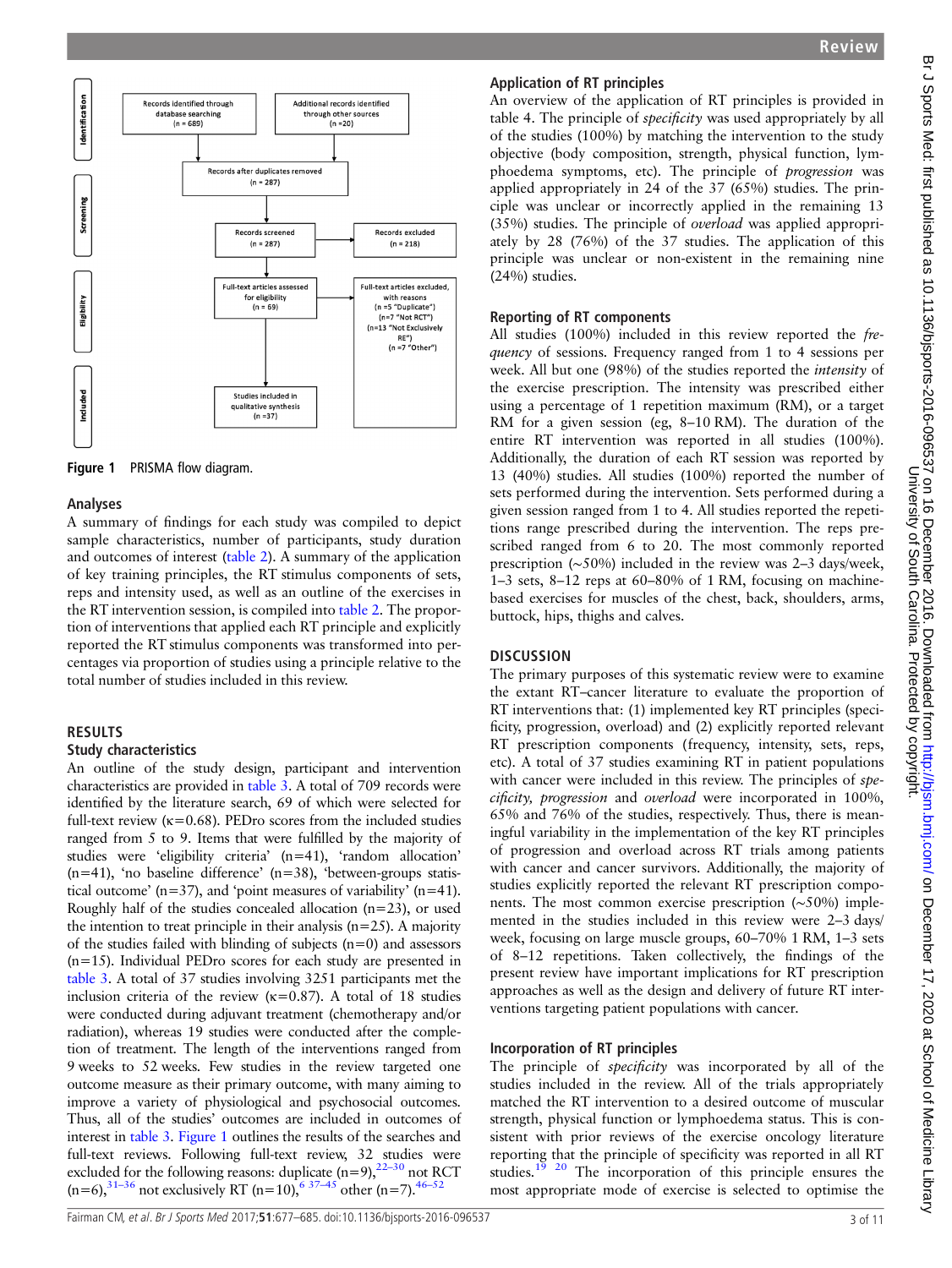<span id="page-3-0"></span>

| Author                             | Spec                       | Prog | Reporting<br>of Prog | Over          | Reporting<br>of Over     | (d/wk)<br>Freq        | [% 1 RM or RPE)<br>Intensity | $\binom{m}{k}$<br>Time | Sets           | <b>Reps</b>            | Exercise outline                                                                                                                              |
|------------------------------------|----------------------------|------|----------------------|---------------|--------------------------|-----------------------|------------------------------|------------------------|----------------|------------------------|-----------------------------------------------------------------------------------------------------------------------------------------------|
| Ahmed <sup>25</sup>                | ≻<br>$\succ$               |      | $\sim$               | ≻             | $\sim$                   | $\sim$                | 8-10 RM                      | 60                     | $\sqrt{1}$     | $8 - 12$               | Machine-based exercises aimed at muscles of chest, back, shoulders, and arms, as well<br>as the buttocks, hips, and thighs                    |
| 24<br>Brown et al <sup>53</sup>    | $\succ$                    |      | $\overline{ }$       | ≻             | $\sim$                   |                       | 10 RM                        | $\mathcal{S}$          | $\mathsf{m}$   | $\approx$              | Machine-based exercises aimed at major muscle groups                                                                                          |
| Cormie <sup>55</sup>               | ≻<br>$>$ $>$               |      | $\overline{a}$       | $\rightarrow$ | $\overline{4}$           | $\sim$ $\sim$         | 75-85% HL;<br>55-65% LL      | $\widetilde{\Xi}$      | $1 - 4$        | $6-10$ or<br>$15 - 20$ | Machine-based exercises aimed at major muscle groups                                                                                          |
| Dolan <sup>56</sup>                | $\leq$<br>$>$ $>$          |      | $\sim$               |               | 4                        |                       | $60 - 70%$                   |                        | $\sim$         | $8 - 12$               | Machine-based exercises aimed at major muscle groups                                                                                          |
| Hagstrom <sup>23</sup> 57          | $\rightarrow$              |      | $\overline{a}$       | ≻             | ₹                        | $m \, m$              | 8 RM                         | $E \approx$            | $\sim$         | $8 - 10$               | Machine-based exercises aimed at major muscle groups, transitioning to free-weight,<br>compound exercises aimed at the same muscle groups     |
| Alberga <sup>58</sup>              | $\leftarrow$               |      | $\sim$               | ≻             | $\sim$                   | $\sim$                | $60 - 70%$                   | $\widetilde{\Xi}$      | $1 - 4$        | $8 - 12$               | Machine-based exercises aimed at major muscle groups                                                                                          |
| Capozzi <sup>59</sup>              | $\leq$<br>$>$ $>$          |      | $\sim$               | >             | $\sim$                   | 2d Sup, 2d<br>home    | 8-10 RM                      | $\widetilde{\Xi}$      | $2 - 3$        | $\infty$               | Bodyweight/free-weight exercises aimed at major muscle groups                                                                                 |
| Christensen <sup>60 61</sup>       | $\succ$<br>$\succ$         |      |                      |               | $\sim$                   | $m \, m$              | $10-15$ RM                   | $\widetilde{\Xi}$      |                | $10 - 15$              | Machine-based exercises aimed at major muscle groups                                                                                          |
| Courneya <sup>62</sup>             | $\succ$                    |      | $\sim m$ $\sim$      |               | $\mathsf{m}$             |                       | $60 - 70%$                   | $\widetilde{\Xi}$      | m <sub>2</sub> | $8 - 12$               | Machine-based exercises aimed at major muscle groups                                                                                          |
| Musanti <sup>63</sup>              | $\leq$<br>$>$ $>$          |      |                      | $\leq$        |                          |                       | 3-5 RPE                      | $\widetilde{\Xi}$      | $\overline{1}$ | $8 - 10$               | Resistance bands aimed at major muscle groups                                                                                                 |
| Ohira $^{27}$                      | $\widetilde{\Xi}$          |      |                      | $\leq$        | $\overline{\phantom{0}}$ | $\sim$                |                              | $\widetilde{\Xi}$      | $1 - 3$        | $8 - 10$               | Variable resistance machines and free weights for muscles of the chest, back, shoulders<br>and arms, as well as the buttocks, hips and thighs |
| Schmidt <sup>64</sup>              | $\Xi$<br>$\succ$           |      |                      |               | $\sim$                   | $\sim$                | 50%                          | $\widetilde{\Xi}$      |                | 20                     | Machine-based/free-weight exercises aimed at major muscle groups                                                                              |
| Schmidt <sup>65</sup>              | $\leq$<br>$>$ $>$ $>$      |      | $\sim$               | $\leq$        | $\sim$                   |                       | 50%                          | $\widetilde{\Xi}$      |                | 20                     | Machine-based/free-weight exercises aimed at major muscle groups                                                                              |
| Schmidt <sup>5</sup>               | $\leq$                     |      | $\sim$ 4             | $\rightarrow$ | m <sub>2</sub>           | $\sim$ $\sim$         | $60 - 80%$                   | 88                     | $\mathsf{m}$   | $8 - 12$               | Machine-based exercises aimed at major muscle groups                                                                                          |
| Schmit $z^{22}$                    | $\rightarrow$              |      |                      | $\leq$        |                          |                       | 8-10 RM                      |                        | $1 - 3$        | $8 - 12$               | Machine-based/free-weight exercises aimed at muscles of chest, back, shoulders and<br>arms, as well as the buttocks, hips and thighs          |
| Schmitz <sup>66 67</sup>           | $\succ$                    |      | 4                    |               | $\sim$                   | $\sim$                | 8-10 RM                      | 8                      |                | $\overline{a}$         | Machine-based exercises aimed at major muscle groups                                                                                          |
| Simonavice <sup>68</sup>           | ≻                          |      | $\overline{a}$       |               | $\overline{\phantom{0}}$ | $\sim$                | $60 - 80%$                   | $\widetilde{\Xi}$      | $m \sim m$     | $8 - 12$               | Machine-based exercises aimed at major muscle groups                                                                                          |
| Speck <sup>69</sup>                | $\leq$<br>$\succ$          |      | $\sim$               | š             |                          | $\sim$ $\sim$         | 8-10 RM                      | $45 - 60$              |                | $\approx$              | Bodyweight/free-weight exercises aimed at major muscle groups                                                                                 |
| Twiss <sup>70</sup>                | $\succ$<br>$\succ$         |      | $\overline{4}$       | $\leq$        |                          |                       | No more than 20 lbs          | $30 - 45$              | $\sim$         | $8 - 12$               | Exercises with hand/foot weights aimed at upper and lower extremities                                                                         |
| Yuen <sup>71</sup>                 | $\succ$<br>$\succ$         |      | $\sim$               | $\leq$        |                          | $2 - 3$               | 8-12 RM                      | $\widetilde{\Xi}$      | $\overline{1}$ | $8 - 12$               | Exercises aimed at major muscle groups                                                                                                        |
| 73<br>Winters-stone <sup>972</sup> | $\rightarrow$<br>≻         |      | $\overline{a}$       | $\rightarrow$ | ਚ                        | 2d Sup, 1d<br>home    | $60 - 70%$                   | $45 - 60$              | $\frac{1}{2}$  | $8 - 12$               | Bodyweight/free-weight exercises aimed at major muscle groups                                                                                 |
| Winters-stone <sup>26</sup>        | $\succ$<br>$\succ$         |      | $\overline{ }$       | $\succ$       | 4                        | 2d Sup, 1d<br>home    | 8-15 RM                      | $30 - 60$              | $2 - 3$        | $8 - 15$               | Machine-based exercises aimed at major muscle groups                                                                                          |
| Winters-stone <sup>74</sup>        | $\succ$<br>$\succ$         |      | 4                    |               | m                        | $\sim$                | 8-10 RM                      | $45 - 60$              | $\mathsf{c}$   | $\overline{a}$         | Machine-based exercises aimed at major muscle groups                                                                                          |
| Steindorf <sup>75</sup>            | $\leq$<br>$>$ $>$ $>$      |      | $\sim$               |               | $\sim$                   | $\sim$                | $60 - 80%$                   | 60                     | $\sim$         | $8 - 12$               | Machine-based exercises aimed at major muscle groups                                                                                          |
| Jensen <sup>76</sup>               | š                          |      | $\sim$               |               | $\sim$                   | $\sim$                | $60 - 80%$                   | 45                     | $2 - 3$        | $15 - 25$              | Large muscle groups, including the legs, arms, back and knees                                                                                 |
| Lontoro <sup>77</sup>              | $\rightarrow$              |      | $\sim$               | >             | $\sim$                   | $2 - 3$               | $8-15$ RM                    | $\widetilde{\Xi}$      | $2 - 3$        | $8 - 15$               | Machine-based exercises aimed at major muscle groups                                                                                          |
| Lonbro <sup>78</sup>               | $\succ$<br>$\succ$ $\succ$ |      | $m \, m$             | $\succ$       | $\sim$                   | $2 - 3$               | 8-15 RM                      | $\widetilde{\Xi}$      | $2 - 3$        | $8 - 15$               | Machine-based exercises aimed at major muscle groups                                                                                          |
| Nilsen <sup>29</sup>               | $\rightarrow$              |      |                      |               | $\overline{a}$           | $\sim$                | 10 RM, 6 RM, 90%<br>of 10 RM | $\widetilde{\Xi}$      | $\sqrt{-3}$    | $6 - 10$               | Machine-based exercises aimed at major muscle groups                                                                                          |
| Nilsen <sup>28</sup>               | $\leq$<br>$\succ$          |      | $\sim$               | ≻             | 4                        | 3                     | 10 RM, 6 RM, 90%<br>of 10 RM | $\widetilde{\Xi}$      | $\frac{1}{2}$  | $6 - 10$               | Machine-based exercises aimed at major muscle groups                                                                                          |
| Norris <sup>30</sup>               | $>$ $>$<br>$>$ $>$         |      | 4 w                  | $\succ$       | 4 N                      | $\sim$<br>ŏ<br>$\sim$ | 60-70% to 80%                | $\widetilde{\Xi}$      | $2 - 3$        | $8 - 12$               | Machine-based exercises aimed at major muscle groups                                                                                          |
| Santa Mina <sup>79</sup>           |                            |      |                      | $\leq$        |                          | $3-5$                 | $12-15$ RPE                  | $30 - 60$              | $2 - 3$        | $8 - 12$               | Resistant bands aimed at major muscle groups                                                                                                  |

Br J Sports Med: first published as 10.1136/bjsports-2016-096537 on 16 December 2016. Downloaded from http://bjsm.bmj.com/ on December 17, 2020 at School of Medicine Library<br>University of South Carolished as 10.1136/bjspor Br J Sports Med: first published as 10.1136/bjsports-2016-096537 on 16 December 2016. Downloaded from <http://bjsm.bmj.com/> on December 17, 2020 at School of Medicine Library University of South Carolina. Protected by copyright.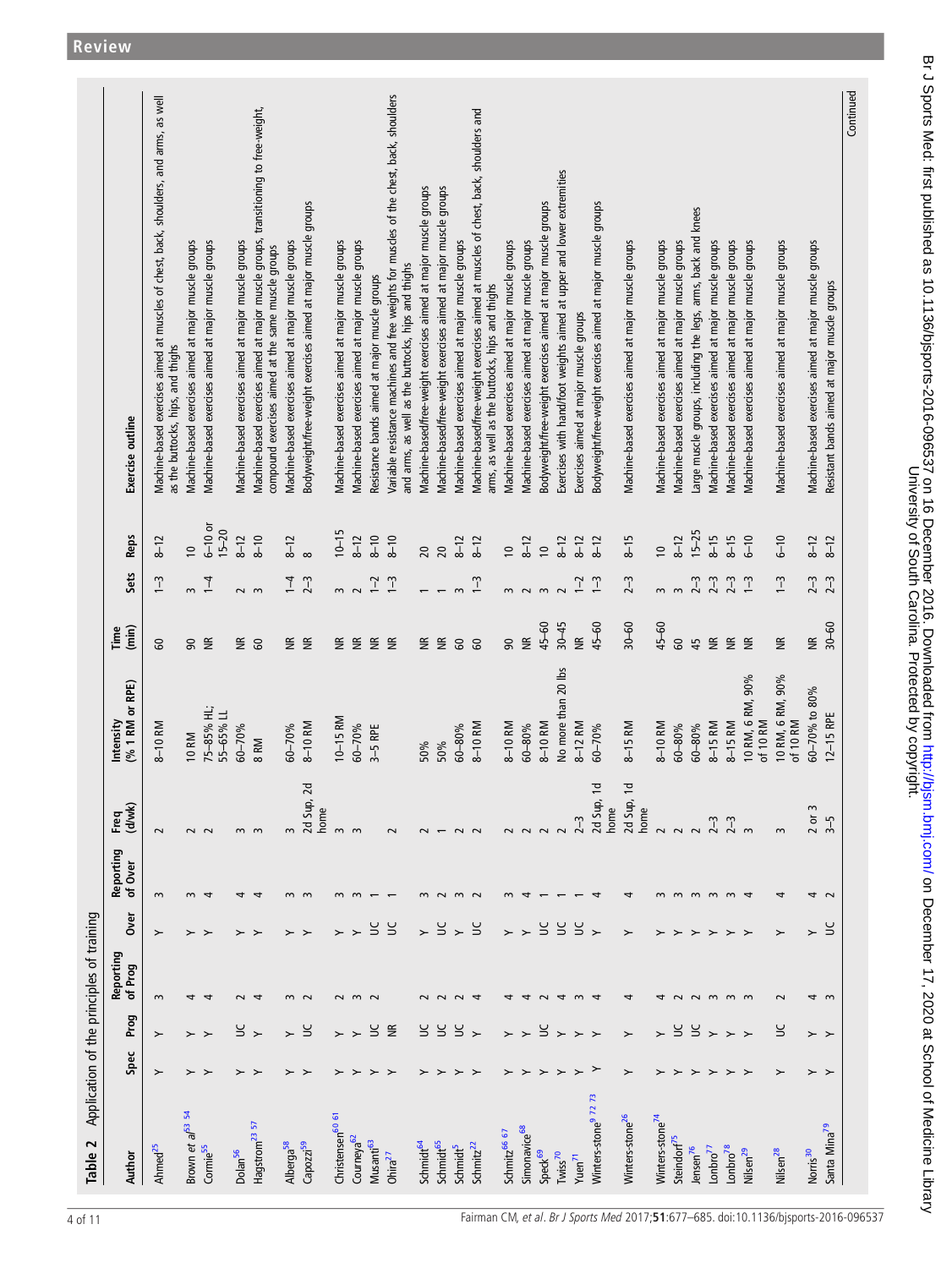| Author                    |                                    |  | Reporting | Reporting Freq<br>of Over (d/wk)<br>Spec Prog of Prog Over of Over |              | (% 1 RM or RPE)<br>Intensity                                                                                                                                                   | (min)<br>Time     |               | Sets Reps        | Exercise outline                                                            |
|---------------------------|------------------------------------|--|-----------|--------------------------------------------------------------------|--------------|--------------------------------------------------------------------------------------------------------------------------------------------------------------------------------|-------------------|---------------|------------------|-----------------------------------------------------------------------------|
| Segal <sup>80</sup>       |                                    |  |           |                                                                    |              | $60 - 70%$                                                                                                                                                                     | ž                 |               | $8 - 12$         | Machine-based exercises aimed at major muscle groups                        |
| eqal <sup>24</sup>        |                                    |  |           |                                                                    |              | $60 - 70%$                                                                                                                                                                     | $\widetilde{\Xi}$ |               | $8 - 12$         | Machine-based exercises aimed at major muscle groups                        |
| nters-stone <sup>81</sup> |                                    |  |           |                                                                    |              | 8-15 RM                                                                                                                                                                        | g                 | $\frac{1}{2}$ | $8 - 15$         | Bodyweight/free-weight/machine-based exercises aimed at major muscle groups |
|                           | $n$ ters-stone <sup>74 82 83</sup> |  |           |                                                                    | ਹ<br>2d Sup, | 60-70%                                                                                                                                                                         | $30 - 60$         |               | $1 - 3$ $8 - 12$ | Bodyweight/free-weight exercises aimed at major muscle groups               |
|                           |                                    |  |           |                                                                    | home         |                                                                                                                                                                                |                   |               |                  |                                                                             |
| itterini <sup>84</sup>    |                                    |  |           |                                                                    |              | β                                                                                                                                                                              | $MR = 1$ 8-15     |               |                  | Machine-based exercises aimed at major muscle groups                        |
|                           |                                    |  |           |                                                                    |              | d. day, NR, not reported; Over, overload; Prog. progression; RM, repetition maximum; RPE, rate of perceived exertion; Spec, specificity; Sup, supervised; UG, Unclear; Y, yes. |                   |               |                  |                                                                             |
|                           |                                    |  |           |                                                                    |              |                                                                                                                                                                                |                   |               |                  |                                                                             |

desired outcome. Furthermore, incorporating the speci ficity principle facilitates the likelihood that improvements in the outcomes of interest are attributable to the effects of the RT intervention.

The principle of overload was not incorporated in 24% of the interventions included in this review. The principle of overload states that a muscle must act against greater than normal resistance to ensure appropriate stimulation and adaptation. Most commonly in RT, overload can be expressed a percentage of 1 RM, or a RM range (ie, 8 –12 reps). Failure to ensure that exercise provides an adequate stimulus to the muscle can lead to minimal, if any, improvements in the desired outcome. Overload was not incorporated by studies either failing to conduct a baseline assessment of strength to determine an initial training stressor, or providing an initial load that could be deemed insuf ficient relative to current standards. For example, a study included in this review began participants with no weight or 1-pound weights for their initial weeks.<sup>[74](#page-10-0)</sup> While this can be appreciated as a safe approach to loading, it can also be interpreted as an overly conservative, potentially ineffective loading protocol that may undermine the extent to which the RT intervention will produce meaningful improvements in clinically relevant outcomes. A higher initial loading may have led to even greater improvements in the desired outcomes. Thus, while the load prescribed in many of the interventions may have been effective, the results should be interpreted with the consideration that optimal loading stimulus may not have been implemented in at least 24% of the trials.

The principle of progression was insufficiently reported in 35% of the interventions included in the review. These studies provided either very little, or no detail at all on if or how the RT programme was progressed across the intervention. While these studies included detail on the initial RT prescription characteristics, no information was available for how the training was progressed thereafter. For example, Ohira et  $al^{27}$  $al^{27}$  $al^{27}$  did not speci fically describe any progression of the RT stimulus across a 24-week intervention, whereas Schmidt et  $al^{64}$  $al^{64}$  $al^{64}$  included the description of 'any increase in intensity was based on the Borg scale ' as their speci fic reference to progression that was implemented during the RT intervention. The principle of progression is critical in the design of an exercise programme to ensure continued development. The body can quickly adapt to a given exercise stress; thus, to see continued improvements in a desired outcome, the training stimulus must be gradually increased. Previous reviews have found the principle of progression to be reported more often in RT interventions than in aerobic exercise interventions.<sup>19 20</sup> It is possible that inadequate implementation of the progression principle could minimise the effect of the RT intervention leading to misinterpretation of null findings as evidence of a lack of ef ficacy of the intervention rather than a non-optimal design of the load and volume comprising the RT stimulus. Consequently, the reporting of the principle of progression is critical for appropriate evaluation and replication of the RT intervention.

An exercise stimulus serves to create biological stress, disrupting cellular and systemic environments. $85-88$  $85-88$  This disruption results in a multisystem biological stress response, whereby the body adapts to the stress in an attempt to withstand future perturbations.[85](#page-10-0)–<sup>88</sup> Indeed, strategically dosed, chronic RT can result in an array of physiological adaptations and improvements in relevant clinical and patient-reported outcomes. However, the exercise stimuli must be suf ficient to stress the system, yet balanced with the recognition that excessive stress can disrupt homoeostasis to a point where maladaptation occurs, increasing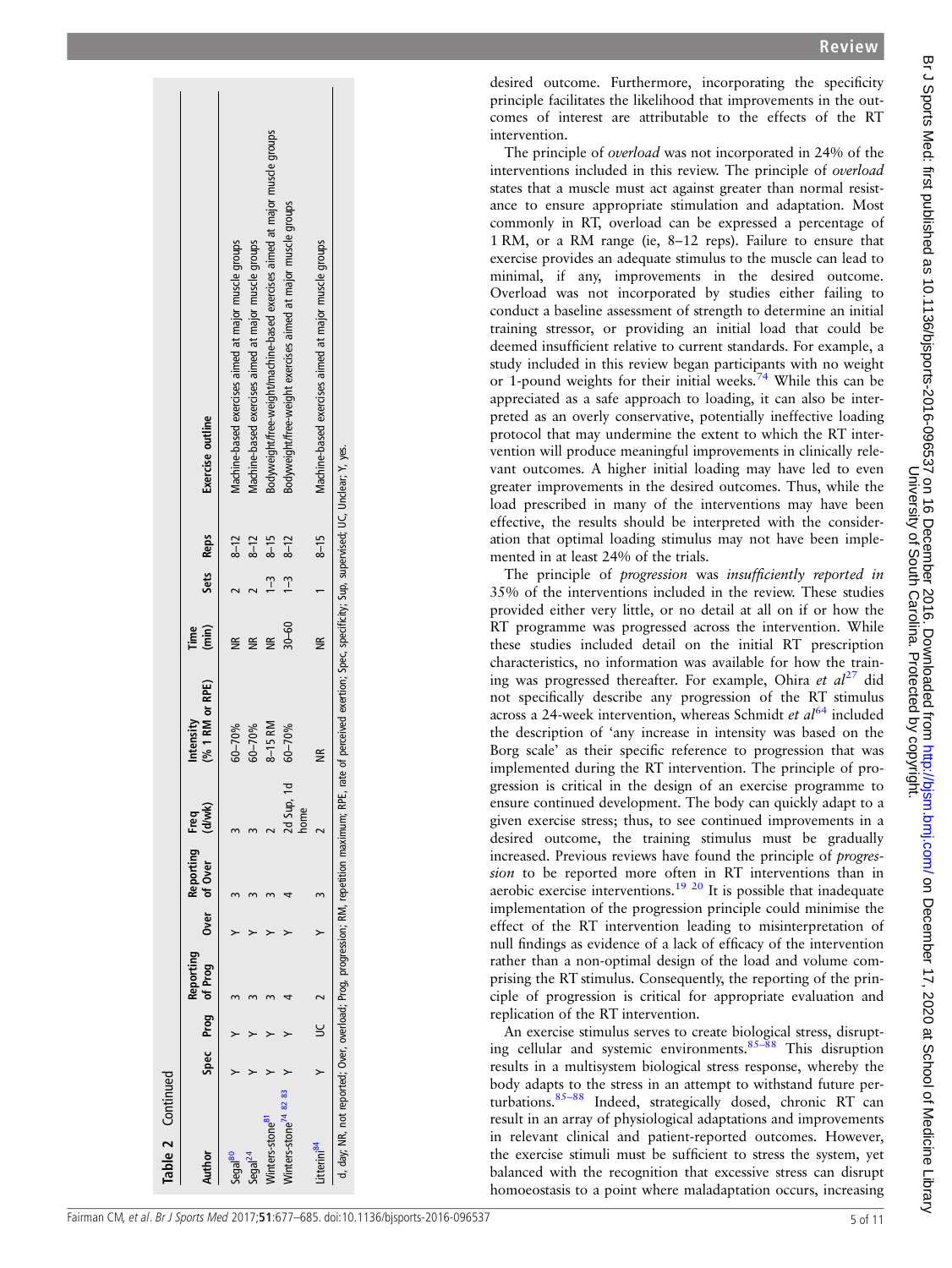<span id="page-5-0"></span>

|                                             | Cancer Type          | Patient or Survivor<br>Population | Treatment<br>types | z              | intervention (weeks)<br>Duration of | Outcomes of Interest                                                            | Effects on Outcomes                                                                | PEDro<br>score  |
|---------------------------------------------|----------------------|-----------------------------------|--------------------|----------------|-------------------------------------|---------------------------------------------------------------------------------|------------------------------------------------------------------------------------|-----------------|
| Ahmed <sup>25</sup>                         | <b>Breast</b>        | Survivor                          |                    | 45             | 24                                  | Lymphedema symptoms, Strength                                                   | ↑ strength, <-- lymphedema symptoms                                                | $\overline{ }$  |
| $\mathbf{r}$<br>Brown et al <sup>53</sup>   | Breast               | Survivor                          |                    | 243            | 52                                  | ASMM, strength                                                                  | ← ASMM, tstrength,                                                                 | $\sigma$        |
| Cormie <sup>55</sup>                        | <b>Breast</b>        | Survivor                          |                    | 62             | $\overline{1}$                      | Swelling, symptom severity, QOL, depression,<br>strength, end, ROM              | n/a                                                                                | $\sigma$        |
| Dolan <sup>56</sup>                         | <b>Breast</b>        | Patient                           | Chemo              | 242            | Duration of Chemo                   | 1B, CRF                                                                         | n/a                                                                                | $\infty$        |
| Hagstrom <sup>23</sup> 57                   | <b>Breast</b>        | Survivor                          |                    | 39             | $\frac{6}{5}$                       | OOL, Fatigue, Muscle Strength, Inflammatory<br>Markers, BC                      | ↑ Inflammatory markers, strength, Fatigue, QOL                                     | $\overline{ }$  |
| Courneya <sup>62</sup>                      | <b>Breast</b>        | Patient                           | Chemo              | 242            | Duration of Chemo                   | Muscle Strength, QOL, fatigue, depression, CRF                                  | n/a                                                                                | ഥ               |
| Musanti <sup>63</sup>                       | Breast               | Survivor                          |                    | 33             | $\overline{c}$                      | AC, strength, BC, ROM, fatigue, depression                                      | 1 fatigue, depression                                                              | $\circ$         |
| Ohira $^{27}$                               | <b>Breast</b>        | Survivor                          |                    | 86             | 24                                  | Weight, strength,, QOL, depression                                              | n/a                                                                                | $\infty$        |
| Schmidt <sup>64</sup>                       | Breast               | Patient                           | Chemo              | 67             | $\overline{c}$                      | Muscle Strength, AC, QOL, cog function                                          | 1 Strength, QOL, cog function, ← fatigue, J.AC                                     | ഐ               |
| Schmidt <sup>65</sup>                       | <b>Breast</b>        | Survivor                          |                    | 33             | 24                                  | BMI, QOL, fatigue, Submax endurance                                             | ← BMI, submax endurance†QOL, fatigue                                               | ഹ               |
| Schmidt <sup>5</sup>                        | Breast               | Patient                           | Chemo              | 95             | $\overline{c}$                      | Fatigue, Depression, Cog Function                                               | $\leftrightarrow$ fatigue, depression, cog function                                | LO <sub>1</sub> |
| Schmitz $2^2$                               | <b>Breast</b>        | Survivor                          |                    | 78             | $\overline{1}$                      | BC, Insulin, ILGF                                                               | ↑ BC, ↔ Insulin, ILGF                                                              | െ ര             |
| Schmitz <sup>66 67</sup>                    | <b>Breast</b>        | Survivor                          |                    | 134            | 52                                  | Incident BRCL, Muscle Strength, BC                                              | ↑ Incident BRCL, strength                                                          |                 |
| Simonavice <sup>68</sup>                    | Breast               | Survivor                          |                    | 27             | 24                                  | BC, Bone Turnover, strength                                                     | ← BC, Bone Turnover, ↑ strength                                                    |                 |
| Speck <sup>69</sup>                         | <b>Breast</b>        | Survivor                          |                    | 234            | 52                                  | BIRS, QOL, Muscle Strength                                                      | n/a                                                                                |                 |
| Steindorf <sup>75</sup>                     | <b>Breast</b>        | Patient                           | Chemo              | 155            | $\overline{c}$                      | Fatigue, QOL, Depression, Muscle strength, AC                                   | ↑ Fatigue, QOL, << Depression                                                      | <b>687875</b>   |
| Twiss <sup>70</sup>                         | Breast               | Survivor                          |                    | 223            | 104                                 | Strength, balance                                                               | strength, balance                                                                  |                 |
| Yuen <sup>71</sup>                          | <b>Breast</b>        | Survivor                          |                    | $\overline{2}$ | $\overline{c}$                      | Fatigue, aerobic capacity                                                       | aerobic capacity, ← fatigue, ← CRF                                                 |                 |
| Winters-stone <sup>9</sup> <sup>72</sup> 73 | <b>Breast</b>        | Survivor                          |                    | 106            | 52                                  | BMD, BC, Strength, Physical function                                            | ↑ BC, strength, << BMD, physical function                                          |                 |
| Winters-stone <sup>74</sup>                 | <b>Breast</b>        | Survivor                          |                    | 258            | 52                                  | <b>SMD</b>                                                                      | $\leftrightarrow$ BMD                                                              | ഐ               |
| Winters-stone <sup>26</sup>                 | <b>Breast</b>        | Survivor                          |                    | $\overline{7}$ | 52                                  | BC, BMD, Bone Turnover                                                          | 1 BC, BMD (hip)                                                                    | $\sqrt{2}$      |
| Christensen <sup>60 61</sup>                | Germ Cell            | Patient                           | Chemo              | 86             | Q                                   | QOL, BC, Muscle Strength, inflammatory<br>markers                               | 1QOL, BC & Muscle Strength: n/a, Linflammatory<br>markers                          |                 |
| Jensen <sup>76</sup>                        | Gastrointestinal     | Survivor                          |                    | 26             | $\overline{c}$                      | BC, Muscle Strength, FP                                                         | ↑ BC, Muscle Strength, FP                                                          | 5               |
| Capozzi <sup>59</sup>                       | Head and Neck        | Survivor                          |                    | 55             | 12                                  | Aerobic Fitness, Upper/lower body strength,<br>body composition                 | 1 Upper body strength. ←aerobic fitness, body<br>composition, lower body strength. | $\overline{ }$  |
| $Lonbro$ 78                                 | <b>Head and Neck</b> | Survivor                          |                    | $\ddot{4}$     | 24                                  | Strength, BC, physical function                                                 | 1 BC, strength, physical function                                                  | 5               |
| Alberga <sup>58</sup>                       | Prostate             | Patient                           | Radiation/ADT      | 121            | 24                                  | Strength, BC, AC,                                                               |                                                                                    | $\infty$        |
| Nilsen <sup>29</sup>                        | Prostate             | Patient                           | ADT                | 58             | $\frac{6}{2}$                       | BC, Physical Function, QOL                                                      | ↑ Physical function, << QOL, BC                                                    | $\overline{ }$  |
| Nilsen <sup>28</sup>                        | Prostate             | Patient                           | Radiation/ADT      | 23             | $\frac{6}{2}$                       | CSA, myonuclei, satellite cells, strength                                       | ↑ CSA, strength, ← myonuclei, strength                                             | ٩               |
| Norris <sup>30</sup>                        | Prostate             | Patient                           |                    | $\sqrt{2}$     | $\overline{c}$                      | Strength, Physical function, QOL, fatigue                                       |                                                                                    | $\infty$ in     |
| Santa Mina <sup>79</sup>                    | Prostate             | Patient                           | ADT                | 26             | $\overline{24}$                     | Adiponectin, leptin, IGF-1, aerobic capacity,<br>anthropometrics, grip strength | ↓ IGF-1←Adiponectin, leptin, aerobic capacity,<br>anthropometrics, grip strength   |                 |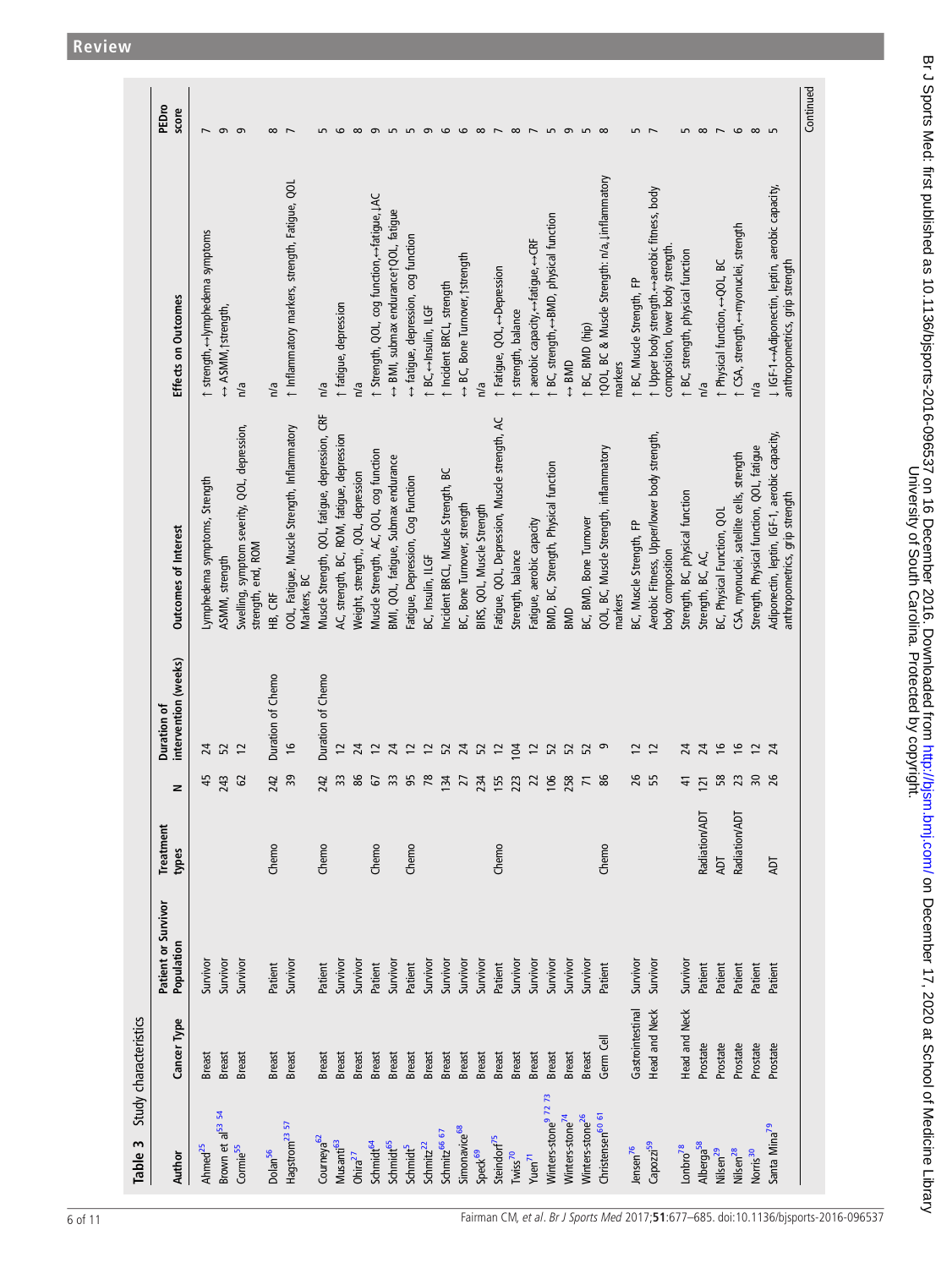|                              | Cancer Type | Patient or Survivor<br>Treatment<br>Population |                     | z              | Duration of |                                                                                                   |                                                 | PEDro |
|------------------------------|-------------|------------------------------------------------|---------------------|----------------|-------------|---------------------------------------------------------------------------------------------------|-------------------------------------------------|-------|
| uthor                        |             |                                                | types               |                |             | intervention (weeks) Outcomes of Interest                                                         | Effects on Outcomes                             | score |
| Segal <sup>80</sup>          | Prostate    | Patient                                        | Radiation/<br>Chemo | $121$ $24$     |             | QOL, CRF, BC, Muscular Strength, T, PSA, Hb 1 Strength, Hb $\leftrightarrow$ QOL, CRF, BC, T, PSA |                                                 |       |
| egal <sup>24</sup>           | Prostate    | Patient                                        | $\overline{5}$      | 155            |             | Fatigue, QOL, BC, Muscular Fitness                                                                | 1 Fatigue, QOL, Muscular Fitness, <- BC         |       |
| nters-stone <sup>81</sup>    | Prostate    | Patient                                        | Jone currently      | $\mathfrak{g}$ |             | BC, Muscle Strength                                                                               | ↑ Muscle Strength, << BC                        |       |
| vters-stone <sup>82</sup> 83 | Prostate    | Patient                                        | ДQ                  | $\overline{5}$ |             | BC, Insulin, IGF-1, Muscle Strength, Disability,                                                  | 1 BC, Muscle strength, Disability, Insulin, IGF |       |
| itterini <sup>84</sup>       | Vixed       | Patient                                        | :hemo/CT            | 52 10          |             | SPPB, Pain, Fatigue                                                                               | ↑ SPPB, Fatigue, <>pain                         |       |

the fatigue and the risk of injury.<sup>[87 89 90](#page-10-0)</sup> The detailed reporting of progression and overload used in the exercise prescription process is an integral consideration in the design and delivery of RT interventions.

Vague descriptions of the exercise stimulus and application of progression can lead to misinterpretation and delivery in clinical or community settings. This can result in an inef ficient exercise prescription, along with the potential for injury due to overtraining or misapplication of a training stimulus. Moreover, the incorporation and reporting of these training principles are critical to avoid inaccurate conclusions about a negative trial outcome that may be more attributable to the intervention design than a lack of ef ficacy.

RT prescription is a complex art, involving the manipulation of numerous variables. Thus, explicit description of the exercise intervention is imperative to the evaluation and replication of studies.<sup>91-[93](#page-10-0)</sup> In a recent systematic review of  $73$  systematic reviews, Slade and Keating<sup>[94](#page-10-0)</sup> reported that the majority of reviews were unable to appropriately describe the exercise interventions included because the required information was poorly described or not described at all. In an attempt to rectify this, a standardised method for reporting exercise programmes was developed by Slade et  $al$ ,  $91$  comprehensively detailing critical components of an intervention such as the location, level of supervision, detailed description of exercises, dose and progression, individualisation and instructor qualification/experience. Certainly, the inclusion of an exercise reporting grid would dramatically improve the ability to accurately evaluate, replicate and implement interventions. We recommend a standardised exercise-reporting tool, such as the one outlined by Slade et  $al$ ,<sup>[91](#page-10-0)</sup>, to be considered by researchers and journals to enhance the quality of exercise reporting in oncology trials.

#### RT prescription characteristics

In addition to evaluating the implementation of RT principles, determining the proportion of RT interventions that explicitly reported the relevant RT prescription components was also a primary objective of this systematic review. The present findings revealed that the majority of studies explicitly reported the relevant RT prescription components. Although the initial RT stimulus components were consistently reported in appropriate detail in virtually all the trials, details of if or how the initial RT stimulus components were modi fied across the trial were not consistently addressed. Speci fically, the extent to which RT components such as load or volume were modified during the intervention to promote progression or overload were not described in detail. As noted previously, this is a primary contributing factor to the inability to determine if the principles of progression and overload were incorporated and not reported, or whether they were not incorporated at all.

It should be noted that the most common exercise prescription (∼50%) implemented in the studies included in this review were based on of the American College of Sports Medicine (ACSM) recommendations for RT. The ACSM guidelines recommend 2–3 days/week of RE, focusing on large muscle groups, 60 –70% 1 RM, 1 –3 sets of 8 –12 repetitions.[12](#page-8-0) –<sup>15</sup> Of the 33 studies included in this review, 18 used these guidelines, focusing on stimulating the whole body during each session. Given the bene fits accompanying RT in trials implementing the ACSM recommendations, these guidelines appear to be effective at improving clinically relevant patient-reported outcomes including muscular strength, quality of life, fatigue, etc.

Nonetheless, it is also important to recognise there is considerable variability in the response and adaptation to a specific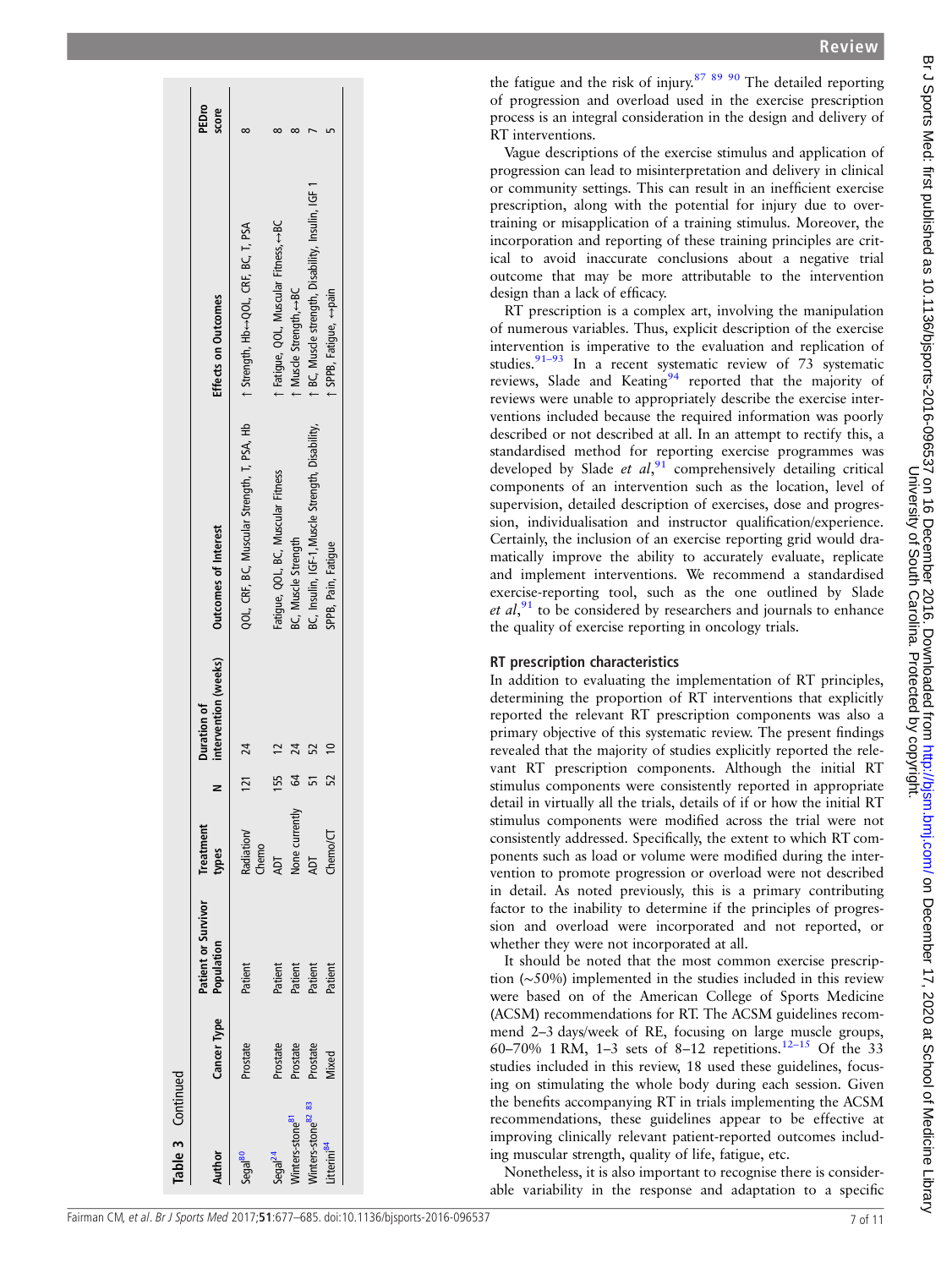training stimulus in an apparently healthy population.<sup>[95](#page-10-0)</sup> Thus, it is possible the heterogeneity in the response to a given training stimulus may be compounded in an individual with cancer as a function of multiple aspects including, but not limited to, their present status in the cancer control continuum (pretreatment, during treatment or post-treatment), cancer site, treatment (type, dose, duration), age, comorbidities, activity level and body composition. For example, the exercise prescription for a patient with breast cancer undergoing chemotherapy will require modification to account for range of motion limitations of the upper body as a result of a port inserted for chemotherapy infusion, or surgery to remove a tumour. This may differ from a patient with lung cancer having radiation to the chest wall and is recovering from partial lung lobectomy. Indeed, a prostate cancer survivor on chronic androgen deprivation therapy will require a unique prescription to account for castrate levels of anabolic hormones. Additionally, any single RT prescription is unlikely to represent the optimal stimulus for all patients or yield a uniform magnitude of improvement across all outcomes relevant for treatment of patients with cancer. Accordingly, while there will be variability in the implementation and responses to RT in different patient populations with cancer across the cancer control continuum, there will also be heterogeneity in the responses to RT within patients of the same cancer type and/or diagnosis. Accordingly, RT prescriptions that personalise the intervention stimulus to the individual needs, preferences and tolerances are critical to the efficacy of integrating RT in the supportive care efforts. This emphasises the highly individualised nature of exercise prescription in an oncology setting, and the need to investigate different doses, frequencies, duration or load of RT.

The current national guidelines on physical activity in a patient population with cancer highlight the progress that the field of exercise oncology has made since the first published research 30 years ago. However, despite the advances in research and increased international recognition of the importance of integrating exercise in oncology treatment, the findings of the present review demonstrate the inconsistency with which fundamental principles of RT have been implemented in randomised controlled RT trials during and following cancer treatment. Accordingly, the findings suggest current approaches to RT prescription can be characterised as basic and potentially even underdeveloped.[16](#page-8-0)

Conversely, several studies included in this review warrant attention for their novel design and exercise prescription approach. Hagstrom et al (2015) employed the traditional ACSM guidelines in breast cancer survivors (with 2 days a week of machine-based exercises: leg extension, machine bench press, back extension) for the first 8 weeks of the study. Participants then transitioned to free weight, barbell compound exercises (squat, deadlift, bench press, etc) for the second 8 weeks.<sup>[23](#page-9-0)</sup> It is understood that free weight exercises stimulate muscle tissue to a greater degree than machine-based exercises. $9697$  Thus, Hagstrom's transition to free weight exercises represents an attempt to progress the exercise prescription and stimulate muscle tissue to a greater degree. Indeed, participants who participated in the RT intervention increased leg press strength by 40 kg in 16 weeks. When compared with a 20 kg increase in leg press strength in another study that used the ACSM guidelines for a year, $66$  these findings highlight the critical importance of integrating progressive overload in the design and delivery of RT interventions and also underscore how the strategic manipulation of training variables can optimise the effects of RT in producing meaningful improvements in clinically relevant outcomes in patients with cancer and cancer survivors.

Nilsen et al used an undulating (more frequent variations in intensity) model of RT in patients with prostate cancer, alternating between a 10 RM, 6 RM and 80–90% 10 RM on day 1, 2 and 3 of their programme, respectively. Participants in the RT group exhibited improvements in muscle strength and crosssectional area (CSA) following 16 weeks of the intervention. Unfortunately, the lack of a comparison intervention group using a more traditional approach to RT prescription precludes the opportunity to evaluate the comparative efficacy of the two RT approaches. There is substantial evidence supporting higher intensity exercise at eliciting greater muscle morphological and neuromuscular changes, along with strength, which ultimately facilitate greater improvements in functional mobility and quality of life.<sup>[98 99](#page-10-0)</sup> Thus, the usage of an undulating RT model, with higher intensity exercise is a novel, progressive one in the exercise oncology field that warrants further investigation.

Norris et al examined the effects of RT frequency on strength, physical function and psychosocial outcomes in patients with prostate cancer. The researchers compared 12 weeks of different RT training frequency (2 days/week vs 3 days/week). The addition of the extra training session resulted in ∼50% extra training volume. Potentially meaningful effects were found for lower body strength and select physical function outcomes in the 3-day/ week group.<sup>[30](#page-9-0)</sup> While the addition of an extra day of RT, with ∼50% additional training volume shows initial promise, It is unclear if greater differences between training frequency and volume would emerge after a longer intervention period.

These recent studies signify a novel area of the field of exercise oncology, where there is more interest in the design of the RT interventions, with the aim to determine the extent to which systematic, strategic manipulation of dose, sequencing and progression of RT can optimise improvements in clinically relevant outcomes during and following cancer treatment.

#### Practical application

Several position stands and roundtables have provided initial guidelines for implementing RT in a patient population with cancer with site-specific precautions.<sup>[12](#page-8-0)–15</sup> Indeed, detailed guidelines of RT prescription among different cancer types, at different treatment time points, is beyond the scope of this review. However, we have outlined a few brief guidelines below:

- ▶ A comprehensive fitness evaluation is strongly recommended prior to beginning a RT programme to identify potential physical/psychosocial limitations to exercise. For example, a patient with prostate cancer may have difficulty in the seated position in the weeks following surgery, whereas a patient with breast cancer may need alterations in upper body exercise prescription to account for range of motion difficulty following surgery.
- ▸ A minimum of 2 days/week of RT is recommended for most patient populations, with the aim of maintaining/improving lean body mass throughout and following treatment. A total body approach of 6–8 exercises per session aimed at stimulating large muscle groups (leg press, leg curl, leg extension, Romanian deadlift, chest press, shoulder press, lat pulldown, seated row) is advocated.
- ▸ The incorporation and reporting of key RT principles is absolutely critical to the continued improvement in clinically relevant outcomes. Progression and overload should be incorporated on an individual basis according to patient response.
- ▸ Future studies should seek to investigate exercise prescription characteristics outside those proposed by ACSM, or compare these to traditional guidelines in an attempt to determine if an optimal dose–response relationship exists between exercise and target outcomes.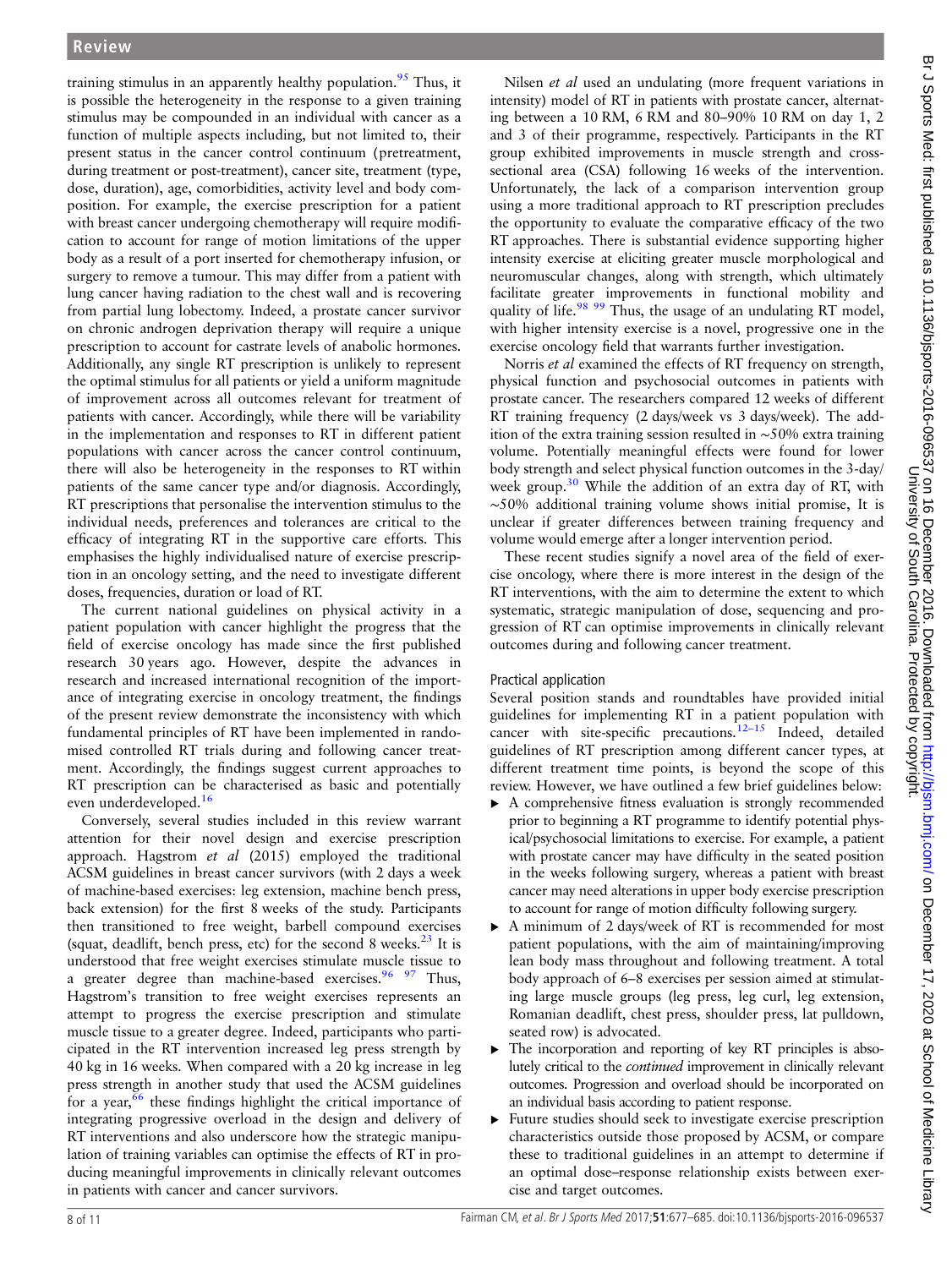<span id="page-8-0"></span>▸ A standardised exercise-reporting tool can be incorporated into future interventions to improve the ability to appropriately evaluate and replicate interventions.

Future studies grounded in scientific RT principles, examining different RT interventions, for longer duration, with transparency in reporting of the stimulus components of the RT intervention will ensure continued progress in the field. This, combined with current knowledge, can serve to advance the field and ensure correct interpretation and application of the intervention in a clinical and community setting.

## Limitations

Although we believe the present findings have meaningful implications for future RT interventions among patient populations with cancer, there are several limitations that should be acknowledged. First, the primary purpose of this review was to evaluate the extent to which RT principles were implemented in RT trials, not to explore if implementation of these principles influenced the effect of the RT interventions on relevant clinical or patientreported outcomes. We contend that addressing the proportion of trials that implement RT principles and explicitly report the RT stimulus components is a critical initial step in advancing the knowledge of and application of RT across the cancer control continuum. Nonetheless, we recognise the importance of determining if implementation of RT principles impacts the benefits for patient populations with cancer. As more RCTs implementing the RT principles among patients with cancer and cancer survivors emerge, future reviews using standardised meta-analytic procedures to examine the influence of implementing these training principles on relevant outcomes are warranted.

The majority of studies included in this review were conducted in breast and prostate cancer. Thus, the paucity of studies conducted in patient populations with other types of cancer limit the generalisability of our review across the cancer control continuum. As studies investigating exercise in less common forms of cancer slowly emerge, the recommendations for RT can be expanded to a broader range of populations.

## SUMMARY/CONCLUSIONS

Results of the present review suggest there is meaningful variability in the implementation of the key RT principles of progression and overload across RT trials among patients with cancer and cancer survivors. Additionally, whereas the majority of studies explicitly reported the relevant initial RT prescription components, the extent to which RT components such as load or volume were modified during the intervention to promote progression or overload were not described in detail. Additionally, the majority of studies used RT prescription characteristics that fell within ACSM's guidelines.<sup>1</sup>

## What are the findings?

- $\blacktriangleright$  The majority of studies apply a largely generic resistance training (RT) prescription to a considerably heterogeneous population.
- ▶ More recently, studies have begun to investigate different doses, frequencies, timing and progression of RT in the patient population with cancer.
- $\triangleright$  There is a critical need for RT interventions to rigorously apply the principles of RT, along with clear reporting of intervention characteristics.

## How might it impact on clinical practice in the future?

- ▸ Practitioners are encouraged to use central tenets of RT prescription when designing and implementing programmes in a patient population with cancer, with special attention being paid to principles of progression and overload.
- ▸ These findings may encourage practitioners to experiment with different doses, frequencies and progression of RT to provide an optimal training stimulus in the patient population with cancer.
- ▸ While the safety and efficacy of RT has been demonstrated during and after cancer in a variety of patient populations with cancer, there has been considerably less research conducted in less common cancers (ie, germ cell, head and neck). Accordingly, practitioners should err on the side of caution with RT prescription and may need to progress at a slower rate according to patient response.

Correction notice This article has been corrected since it was published Online First. Table 3 has been replaced with a new version.

Contributors CMF and BCF conceptualised the review. CMF and PNH performed the review. CMF, BCF and PNH wrote the manuscript.

Competing interests None declared.

Provenance and peer review Not commissioned; externally peer reviewed.

## **REFERENCES**

- Collado-Hidalgo A, Bower JE, Ganz PA, et al. Inflammatory biomarkers for persistent fatigue in breast cancer survivors. [Clin Cancer Res](http://dx.doi.org/10.1158/1078-0432.CCR-05-2398) 2006;12:2759–66.
- 2 Berger AM, Mooney K, Alvarez-Perez A, et al. Cancer-related fatigue, version 2.2015. J Natl Compr Canc Netw 2015;13:1012–39.
- 3 Peeters KCMJ, van de Velde CJH, Leer JWH, et al. Late side effects of short-course preoperative radiotherapy combined with total mesorectal excision for rectal cancer: increased bowel dysfunction in irradiated patients--a Dutch colorectal cancer group study. [J Clin Oncol](http://dx.doi.org/10.1200/JCO.2005.14.779) 2005;23:6199-206.
- Shapiro CL, Recht A. Side effects of adjuvant treatment of breast cancer. [N Engl](http://dx.doi.org/10.1056/NEJM200106283442607) [J Med](http://dx.doi.org/10.1056/NEJM200106283442607) 2001;344:1997–2008.
- Schmidt ME, Wiskemann J, Armbrust P, et al. Effects of resistance exercise on fatigue and quality of life in breast cancer patients undergoing adjuvant chemotherapy: a randomized controlled trial. [Int J Cancer](http://dx.doi.org/10.1002/ijc.29383) 2014.
- 6 Schneider CM, Hseih CC, Sprod LK, et al. Cancer treatment-induced alterations in muscular fitness and quality of life: the role of exercise training. [Ann Oncol](http://dx.doi.org/10.1093/annonc/mdm364) 2007;18:1957–62.
- 7 Jones SB, Thomas GA, Hesselsweet SD, et al. Effect of exercise on markers of inflammation in breast cancer survivors: the Yale exercise and survivorship study. [Cancer Prev Res \(Phila\)](http://dx.doi.org/10.1158/1940-6207.CAPR-12-0278) 2013;6:109–18.
- 8 Courneya KS, McKenzie DC, Mackey JR, et al. Effects of exercise dose and type during breast cancer chemotherapy: multicenter randomized trial. [J Nal Cancer Inst](http://dx.doi.org/10.1093/jnci/djt297) 2013;105:1821–32.
- Winters-Stone KM, Dobek J, Bennett JA, et al. The effect of resistance training on muscle strength and physical function in older, postmenopausal breast cancer survivors: a randomized controlled trial. [J Cancer Surviv](http://dx.doi.org/10.1007/s11764-011-0210-x) 2012;6:189-99.
- 10 Irwin ML, Varma K, Alvarez-Reeves M, et al. Randomized controlled trial of aerobic exercise on insulin and insulin-like growth factors in breast cancer survivors: the Yale Exercise and Survivorship study. [Cancer Epidemiol Biomarkers Prev](http://dx.doi.org/10.1158/1055-9965.EPI-08-0531) 2009;18:306–13.
- 11 Fairman CM, Kendall KL, Harris BS, et al. Utilization of an anti-gravity treadmill in a physical activity program with female breast cancer survivors: a pilot study. Int J Exerc Sci 2016;9:101–9.
- 12 Schmitz KH, Courneya KS, Matthews C. American College of Sports Medicine roundtable on exercise guidelines for cancer survivors. [Med Sci Sports Exerc](http://dx.doi.org/10.1249/MSS.0b013e3181e0c112) 2010;42:1409–26.
- 13 Campbell A, Stevinson C, Crank H. The BASES Expert Statement on exercise and cancer survivorship. [J Sports Sci](http://dx.doi.org/10.1080/02640414.2012.671953) 2012;30:949-52.
- 14 Hayes SC, Spence RR, Galvão DA, et al. Australian Association for Exercise and Sport Science position stand: optimising cancer outcomes through exercise. 2009;12:428–34.
- 15 Schmitz KH. Exercise prescription and programming adaptations. In: Wilkins LW, ed. ACSM's guide to exercise and cancer survivorship. Philadelphia, PA: 2012.
- 16 Sasso JP, Eves ND, Christensen JF, et al. A framework for prescription in exercise-oncology research. [J Cachexia Sarcopenia Muscle](http://dx.doi.org/10.1002/jcsm.12042) 2015;6:115-24.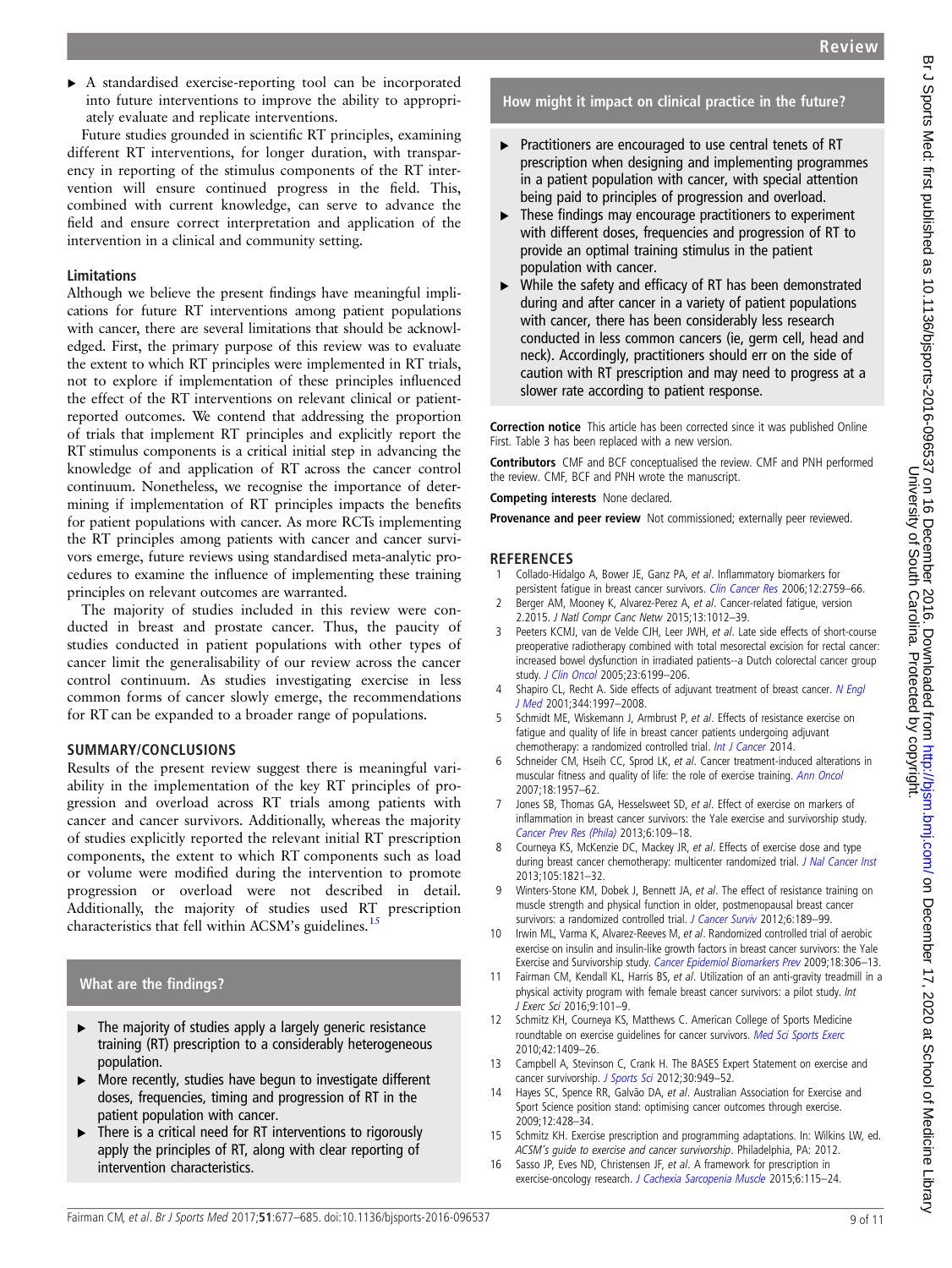## <span id="page-9-0"></span>**Review**

- 17 Fleck SJ, Kraemer WJ, eds. Developing the individualized resistance training workout. Designing resistance training programs. 4th edn. Champaign, IL, 2014.
- 18 Wilkins LW, ed. General principles of exercise prescription. ACSM's quide to exercise and cancer survivorship. Philadelphia, PA, 2014.
- 19 Winters-Stone KM, Neil SE, Campbell KL. Attention to principles of exercise training: a review of exercise studies for survivors of cancers other than breast. [Br J Sports](http://dx.doi.org/10.1136/bjsports-2012-091732) [Med](http://dx.doi.org/10.1136/bjsports-2012-091732) 2014;48:987–95.
- 20 Campbell KL, Neil SE, Winters-Stone KM. Review of exercise studies in breast cancer survivors: attention to principles of exercise training. [Br J Sports Med](http://dx.doi.org/10.1136/bjsports-2010-082719) 2012;46:909–16.
- 21 Maher CG, Sherrington C, Herbert RD, et al. Reliability of the PEDro scale for rating quality of randomized controlled trials. Phys Ther 2003;83:713–21.
- 22 Schmitz KH, Ahmed RL, Hannan PJ, et al. Safety and efficacy of weight training in recent breast cancer survivors to alter body composition, insulin, and insulin-like growth factor axis proteins. [Cancer Epidemiol Biomarkers Prev](http://dx.doi.org/10.1158/1055-9965.EPI-04-0736) 2005;14:1672–80.
- 23 Hagstrom AD, Marshall PWM, Lonsdale C, et al. Resistance training improves fatigue and quality of life in previously sedentary breast cancer survivors: a randomised controlled trial. [Eur J Cancer Care \(Engl\)](http://dx.doi.org/10.1111/ecc.12422) 2015.
- 24 Segal RJ, Reid RD, Courneya KS, et al. Resistance exercise in men receiving androgen deprivation therapy for prostate cancer. [J Clin Oncol](http://dx.doi.org/10.1200/JCO.2003.09.534) 2003;21:1653-9.
- 25 Ahmed RL, Thomas W, Yee D, et al. Randomized controlled trial of weight training and lymphedema in breast cancer survivors. [J Clin Oncol](http://dx.doi.org/10.1200/JCO.2005.03.6749) 2006;24:2765-72.
- 26 Winters-Stone KM, Dobek J, Nail LM, et al. Impact + resistance training improves bone health and body composition in prematurely menopausal breast cancer survivors: a randomized controlled trial. [Osteoporos Int](http://dx.doi.org/10.1007/s00198-012-2143-2) 2013;24:1637-46.
- 27 Ohira T, Schmitz KH, Ahmed RL, et al. Effects of weight training on quality of life in recent breast cancer survivors: the Weight Training for Breast Cancer Survivors (WTBS) study. [Cancer](http://dx.doi.org/10.1002/cncr.21829) 2006;106:2076–83.
- 28 Nilsen TS, Thorsen L, Fosså SD, et al. Effects of strength training on muscle cellular outcomes in prostate cancer patients on androgen deprivation therapy. [Scand J Med](http://dx.doi.org/10.1111/sms.12543) [Sci Sports](http://dx.doi.org/10.1111/sms.12543) 2015
- 29 Nilsen TS, Raastad T, Skovlund E, et al. Effects of strength training on body composition, physical functioning, and quality of life in prostate cancer patients during androgen deprivation therapy. [Acta Oncol](http://dx.doi.org/10.3109/0284186X.2015.1037008) 2015;54:1805-13.
- 30 Norris MK, Bell GJ, North S, et al. Effects of resistance training frequency on physical functioning and quality of life in prostate cancer survivors: a pilot randomized controlled trial. [Prostate Cancer Prostatic Dis](http://dx.doi.org/10.1038/pcan.2015.28) 2015;18:281–7.
- 31 Hanson ED, Sheaff AK, Sood S, et al. Strength training induces muscle hypertrophy and functional gains in black prostate cancer patients despite androgen deprivation therapy. [J Gerontol A Biol Sci Med Sci](http://dx.doi.org/10.1093/gerona/gls206) 2013;68:490-8.
- 32 Katz E, Dugan NL, Cohn JC, et al. Weight lifting in patients with lower-extremity lymphedema secondary to cancer: a pilot and feasibility study. [Arch Phys Med](http://dx.doi.org/10.1016/j.apmr.2010.03.021) [Rehabil](http://dx.doi.org/10.1016/j.apmr.2010.03.021) 2010;91:1070–6.
- 33 Peddle-McIntyre CJ, Bell G, Fenton D, et al. Feasibility and preliminary efficacy of progressive resistance exercise training in lung cancer survivors. [Lung Cancer](http://dx.doi.org/10.1016/j.lungcan.2011.05.026) 2012;75:126–32.
- 34 Peddle-McIntyre CJ, Bell G, Fenton D, et al. Changes in motivational outcomes after a supervised resistance exercise training intervention in lung cancer survivors. [Cancer Nurs](http://dx.doi.org/10.1097/NCC.0b013e31824a78e4) 2013;36:E27–35.
- 35 Winters-Stone KM, Li F, Horak F, et al. Comparison of tai chi vs. strength training for fall prevention among female cancer survivors: study protocol for the GET FIT trial. [BMC Cancer](http://dx.doi.org/10.1186/1471-2407-12-577) 2012;12:577.
- 36 Cormie P, Galvão DA, Spry N, et al. Functional benefits are sustained after a program of supervised resistance exercise in cancer patients with bone metastases: longitudinal results of a pilot study. [Support Care Cancer](http://dx.doi.org/10.1007/s00520-013-2103-1) 2014;22:1537–48.
- 37 Battaglini C, Bottaro M, Dennehy C, et al. The effects of an individualized exercise intervention on body composition in breast cancer patients undergoing treatment. [Sao Paulo Med J](http://dx.doi.org/10.1590/S1516-31802007000100005) 2007;125:22–8.
- 38 Galvão DA, Taaffe DR, Spry N, et al. Acute versus chronic exposure to androgen suppression for prostate cancer: impact on the exercise response. [J Urol](http://dx.doi.org/10.1016/j.juro.2011.05.055) 2011;186:1291–7.
- 39 Hwang CL, Yu CJ, Shih JY, et al. Effects of exercise training on exercise capacity in patients with non-small cell lung cancer receiving targeted therapy. [Support Care](http://dx.doi.org/10.1007/s00520-012-1452-5) [Cancer](http://dx.doi.org/10.1007/s00520-012-1452-5) 2012;20:3169–77.
- 40 Sellar CM, Bell GJ, Haennel RG, et al. Feasibility and efficacy of a 12-week supervised exercise intervention for colorectal cancer survivors. [Appl Physiol Nutr](http://dx.doi.org/10.1139/apnm-2013-0367) [Metab](http://dx.doi.org/10.1139/apnm-2013-0367) 2014;39:715–23.
- 41 Quist M, Rørth M, Zacho M, et al. High-intensity resistance and cardiovascular training improve physical capacity in cancer patients undergoing chemotherapy. [Scand J Med Sci Sports](http://dx.doi.org/10.1111/j.1600-0838.2005.00503.x) 2006;16:349–57.
- 42 Quist M, Adamsen L, Rørth M, et al. The impact of a multidimensional exercise intervention on physical and functional capacity, anxiety, and depression in patients with advanced-stage lung cancer undergoing chemotherapy. [Integr Cancer Ther](http://dx.doi.org/10.1177/1534735415572887) 2015;14:341–9.
- 43 Arbane G, Douiri A, Hart N, et al. Effect of postoperative physical training on activity after curative surgery for non-small cell lung cancer: a multicentre randomised controlled trial. [Physiotherapy](http://dx.doi.org/10.1016/j.physio.2013.12.002) 2014;100:100–7.
- 44 Hojan K, Kwiatkowska-Borowczyk E, Leporowska E, et al. Physical exercise for functional capacity, blood immune function, fatigue and quality of life in high-risk prostate cancer patients during radiotherapy. A prospective, randomised clinical study. Eur J Phys Rehabil Med 2016.
- 45 De Backer IC, Van Breda E, Vreugdenhil A, et al. High-intensity strength training improves quality of life in cancer survivors. [Acta Oncol](http://dx.doi.org/10.1080/02841860701418838) 2007;46:1143-51.
- 46 Schmidt ME, Meynköhn A, Habermann N, et al. Resistance exercise and inflammation in breast cancer patients undergoing adjuvant radiation therapy: mediation analysis from a randomized, controlled intervention trial. [Int J Radiat](http://dx.doi.org/10.1016/j.ijrobp.2015.10.058) [Oncol Biol Phys](http://dx.doi.org/10.1016/j.ijrobp.2015.10.058) 2016;94:329–37.
- 47 Hansen PA, Dechet CB, Porucznik CA, et al. Comparing eccentric resistance exercise in prostate cancer survivors on and off hormone therapy: a pilot study. [PM R](http://dx.doi.org/10.1016/j.pmrj.2009.09.016) 2009;1:1019–24.
- 48 LaStayo PC, Marcus RL, Dibble LE, et al. Eccentric exercise versus usual-care with older cancer survivors: the impact on muscle and mobility--an exploratory pilot study. [BMC Geriatr](http://dx.doi.org/10.1186/1471-2318-11-5) 2011:11:5.
- 49 De Backer IC, Vreugdenhil G, Nijziel MR, et al. Long-term follow-up after cancer rehabilitation using high-intensity resistance training: persistent improvement of physical performance and quality of life. [Br J Cancer](http://dx.doi.org/10.1038/sj.bjc.6604433) 2008;99:30-6.
- 50 Courneya KS, Segal RJ, Gelmon K, et al. Six-month follow-up of patient-rated outcomes in a randomized controlled trial of exercise training during breast cancer chemotherapy. [Cancer Epidemiol Biomarkers Prev](http://dx.doi.org/10.1158/1055-9965.EPI-07-0413) 2007;16:2572-8.
- 51 McNeely ML, Parliament MB, Seikaly H, et al. Sustainability of outcomes after a randomized crossover trial of resistance exercise for shoulder dysfunction in survivors of head and neck cancer. [Physiother Can](http://dx.doi.org/10.3138/ptc.2014-13O) 2015;67:85–93.
- 52 LaStayo PC, Larsen S, Smith S, et al. The feasibility and efficacy of eccentric exercise with older cancer survivors: a preliminary study. J Geriatr Phys Ther 2010;33:135-40.
- 53 Brown JC, Schmitz KH. Weight lifting and appendicular skeletal muscle mass among breast cancer survivors: a randomized controlled trial. [Breast Cancer Res Treat](http://dx.doi.org/10.1007/s10549-015-3409-0) 2015;151:385–92.
- 54 Brown JC, Troxel AB, Schmitz KH. Safety of weightlifting among women with or at risk for breast cancer-related lymphedema: musculoskeletal injuries and health care use in a weightlifting rehabilitation trial. [Oncologist](http://dx.doi.org/10.1634/theoncologist.2012-0035) 2012;17:1120-8.
- 55 Cormie P, Pumpa K, Galvão DA, et al. Is it safe and efficacious for women with lymphedema secondary to breast cancer to lift heavy weights during exercise: a randomised controlled trial. [J Cancer Surviv](http://dx.doi.org/10.1007/s11764-013-0284-8) 2013:7:413-24.
- 56 Dolan LB, Gelmon K, Courneya KS, et al. Hemoglobin and aerobic fitness changes with supervised exercise training in breast cancer patients receiving chemotherapy. [Cancer Epidemiol Biomarkers Prev](http://dx.doi.org/10.1158/1055-9965.EPI-10-0521) 2010;19:2826–32.
- 57 Hagstrom AD, Marshall PWM, Lonsdale C, et al. The effect of resistance training on markers of immune function and inflammation in previously sedentary women recovering from breast cancer: a randomized controlled trial. [Breast Cancer Res](http://dx.doi.org/10.1007/s10549-016-3688-0) [Treat](http://dx.doi.org/10.1007/s10549-016-3688-0) 2016;155:471–82.
- 58 Alberga AS, Segal RJ, Reid RD, et al. Age and androgen-deprivation therapy on exercise outcomes in men with prostate cancer. [Support Care Cancer](http://dx.doi.org/10.1007/s00520-011-1169-x) 2012;20:971–81.
- 59 Capozzi LC, McNeely ML, Lau HY, et al. Patient-reported outcomes, body composition, and nutrition status in patients with head and neck cancer: results from an exploratory randomized controlled exercise trial. [Cancer](http://dx.doi.org/10.1002/cncr.29863) 2016.
- Christensen JF, Tolver A, Andersen JL, et al. Resistance training does not protect against increases in plasma cytokine levels among germ cell cancer patients during and after chemotherapy. [J Clin Endocrinol Metab](http://dx.doi.org/10.1210/jc.2013-4495) 2014;99:2967-76.
- 61 Christensen JF, Jones LW, Tolver A, et al. Safety and efficacy of resistance training in germ cell cancer patients undergoing chemotherapy: a randomized controlled trial. [Br J Cancer](http://dx.doi.org/10.1038/bjc.2014.273) 2014;111:8–16.
- 62 Courneya KS, Segal RJ, Mackey JR, et al. Effects of aerobic and resistance exercise in breast cancer patients receiving adjuvant chemotherapy: a multicenter randomized controlled trial. [J Clin Oncol](http://dx.doi.org/10.1200/JCO.2006.08.2024) 2007;25:4396-404.
- 63 Musanti R. A study of exercise modality and physical self-esteem in breast cancer survivors. [Med Sci Sports Exerc](http://dx.doi.org/10.1249/MSS.0b013e31822cb5f2) 2012;44:352–61.
- 64 Schmidt T, Weisser B, Dürkop J, et al. Comparing endurance and resistance training with standard care during chemotherapy for patients with primary breast cancer. Anticancer Res 2015;35:5623–9.
- 65 Schmidt T, Weisser B, Jonat W, et al. Gentle strength training in rehabilitation of breast cancer patients compared to conventional therapy. Anticancer Res 2012;32:3229–33.
- 66 Schmitz KH, Ahmed RL, Troxel AB, et al. Weight lifting for women at risk for breast cancer-related lymphedema: a randomized trial. [JAMA](http://dx.doi.org/10.1001/jama.2010.1837) 2010;304: 2699–705.
- 67 Schmitz KH, Ahmed RL, Troxel A, et al. Weight lifting in women with breast-cancer-related lymphedema. [N Engl J Med](http://dx.doi.org/10.1056/NEJMoa0810118) 2009;361:664-73.
- 68 Simonavice E, Liu PY, Ilich JZ, et al. The effects of a 6-month resistance training and dried plum consumption intervention on strength, body composition, blood markers of bone turnover, and inflammation in breast cancer survivors. [Appl Physiol](http://dx.doi.org/10.1139/apnm-2013-0281) [Nutr Metab](http://dx.doi.org/10.1139/apnm-2013-0281) 2014;39:730–9.
- 69 Speck RM, Gross CR, Hormes JM, et al. Changes in the Body Image and Relationship Scale following a one-year strength training trial for breast cancer survivors with or at risk for lymphedema. [Breast Cancer Res Treat](http://dx.doi.org/10.1007/s10549-009-0550-7) 2010;121:421–30.